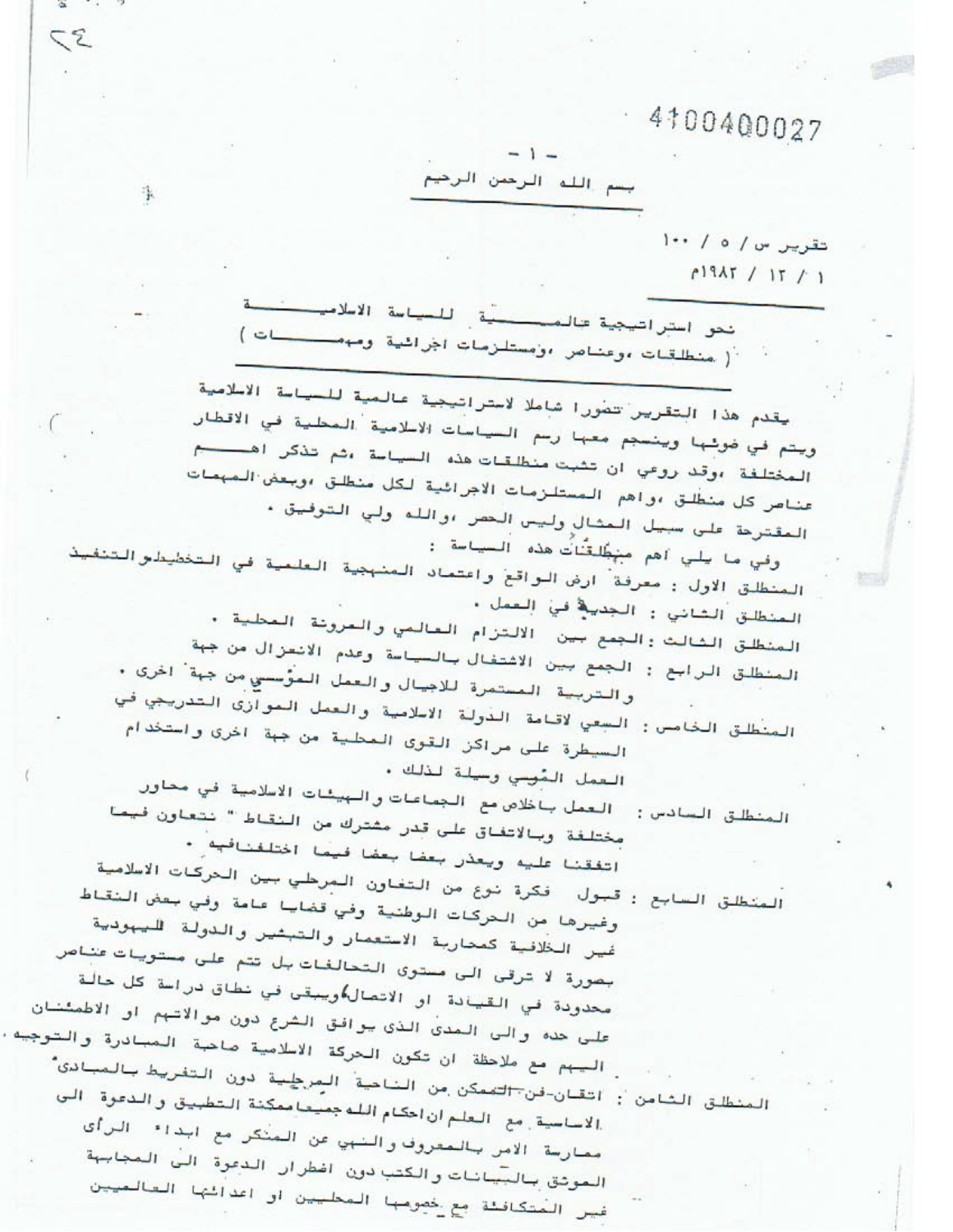التي قد تقود الى ضربات قاصمة للدعوة والدعاة . المنطلق التاسع : البناء "المختصرللقوة اللازمة للدعوة الاسلامية ودعم الحركإت الجهادية في العالم الاسلامي بنسب متفاوتة قدر المصتطاع . . المنطلق العاشر : الاعتماد على اجهزة رصد متنوعة وفي امكنة مفتلفة للتفذية بالمعلومات واعتماد سياسة اعلامية واعية وفعالة لخدمة السياسة الاسلامية السالمية ،فالرصد وعمل القرارات السياسية ،والاعــــلام الفعال عمل متكامل الاجزاء من حيث التكوين والاداء . المنطلق الحادى عثر : تُبني القضية الفلـطينية ،على المصتوى الاسلامى العالمي على المعيديان السياسي والبهادي لانها مفتاح نهضة العالم الاسلامي من جديد في العمر الحاض . المنطلق الثاني عشر : النقد الذاتي والتقييم المصتصر للصياسة الاسلامية العالمية من حيث الاهذاف والمضمون والاجراءات بقصد التطوير والتحسين واجب اسلامي وامر ضرورى وهذا مما توجبه احكام الشريعة الاسلامية -الغراء .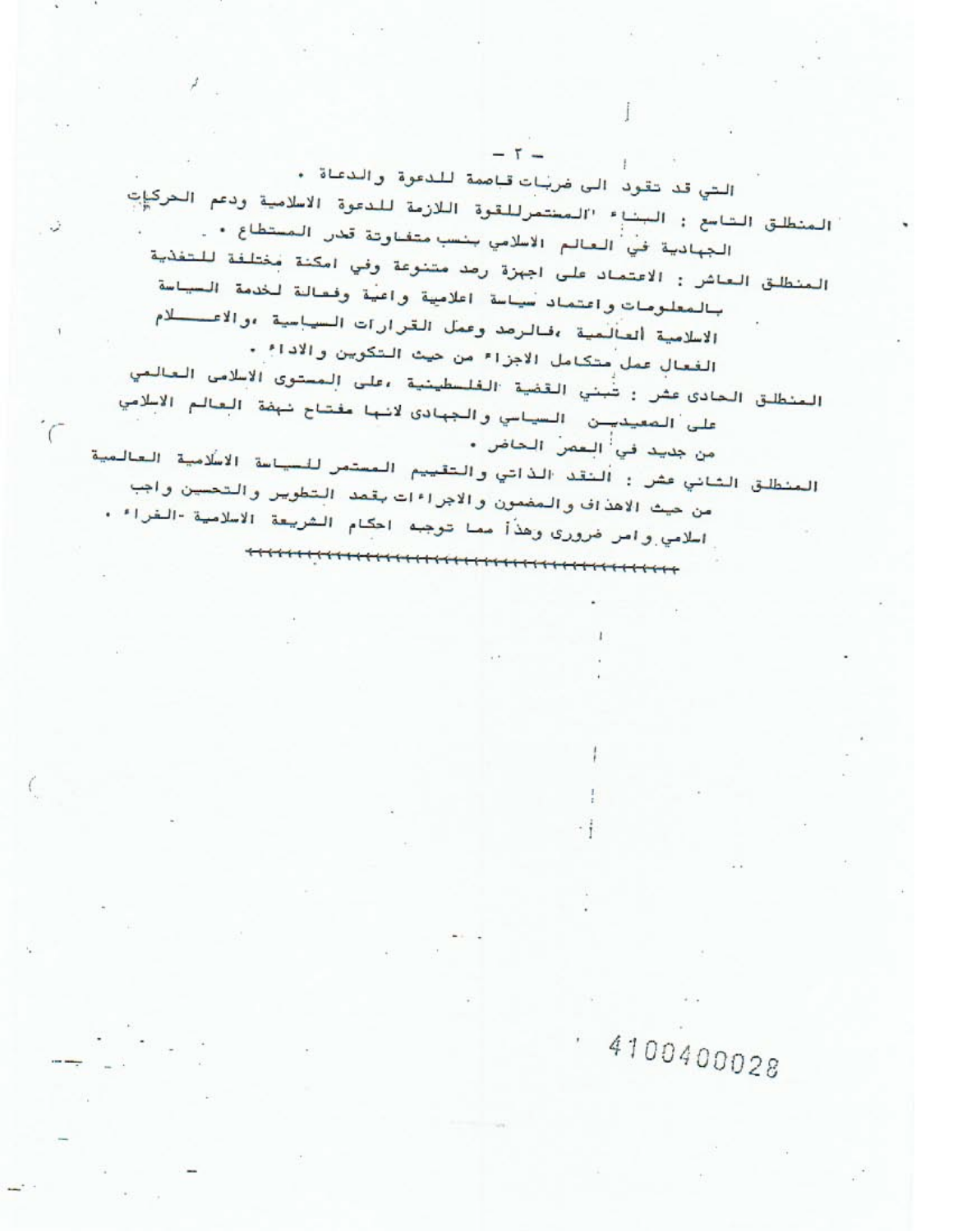,本;

 $\lambda$ 

المنطلق الاول :

\* صحرفة ارض الواقع واعتصاد الصنهجية الفلصية في التخطيط والتنفيذ ، أ\_ العناص

 $-1 -$ 

ج – سيمات مقترحة :

( ـ عمل خريطة عقائدية زمنية للعالم ،بقصد اعطاء نظرة كلية شاملية : تشمل العالم منذ مائة عام الى اليوم ،وتطيل الوضع الحالي في ضوء ذلك مع التغير الذى حدث و الـتوقعات الـمرتقبة •  $\cdot$  i ٢ ـ عمل خريطة صدهــة للعالم الاسلامي . ٣ ـ عمل خريطة للحركات الاسلامية في العالم الاسلامي . ٤ ـ القيام بدراسات سياسية متتالية باسلوب علمي للقضايا المختلفة في اطار اسلامى وبخاصة الاحداث الجارية .

ه ـ دراسة علمية تقيمية لتاريخ الحركات الاسلامية المعاصرة والاستفادة منها .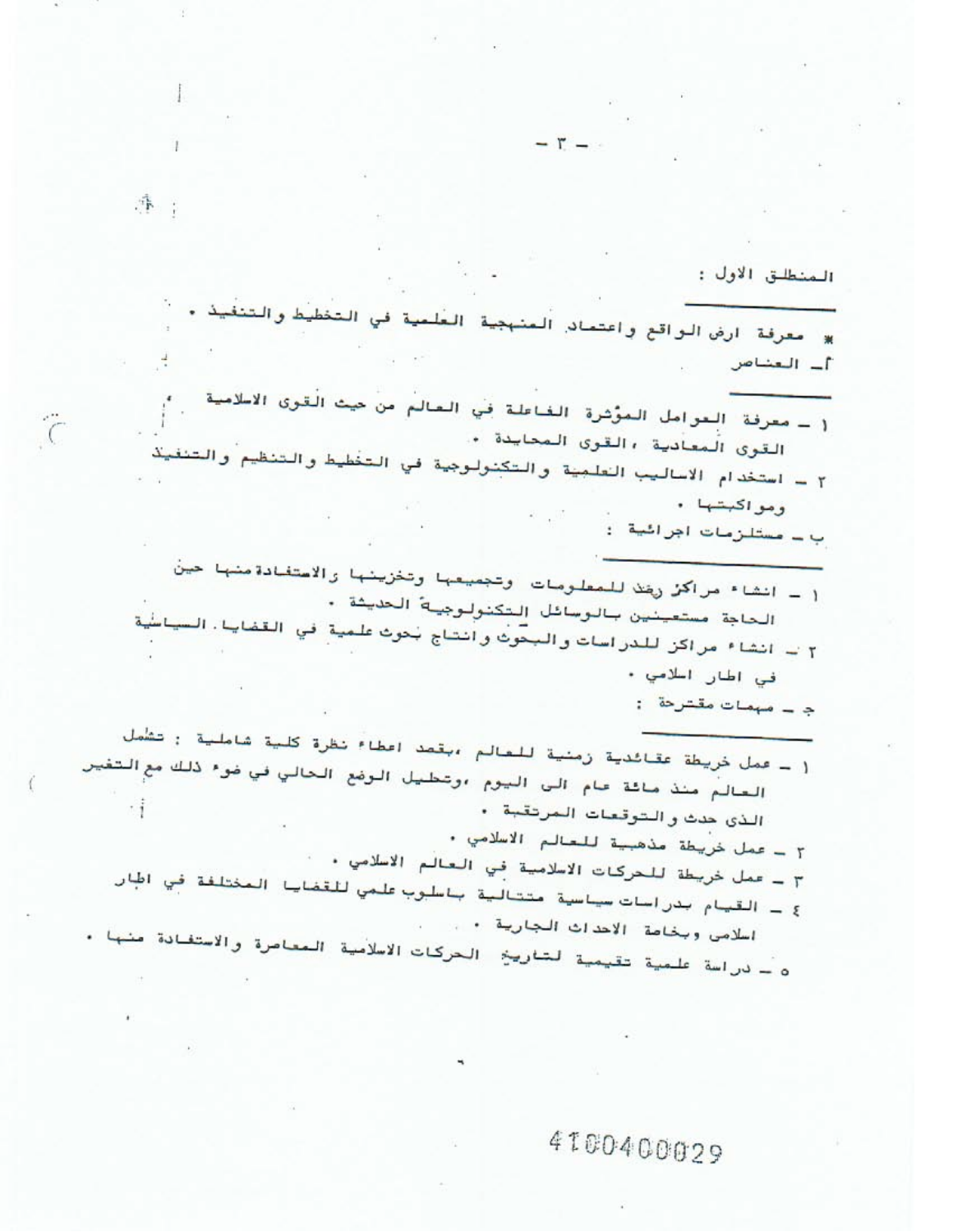الصنطلق الثاني :

الجديسة في العمل - العناص : ľ

$$
I = \frac{1}{2}
$$
\n
$$
I = \frac{1}{2}
$$
\n
$$
I = \frac{1}{2}
$$
\n
$$
I = \frac{1}{2}
$$
\n
$$
I = \frac{1}{2}
$$
\n
$$
I = \frac{1}{2}
$$
\n
$$
I = \frac{1}{2}
$$
\n
$$
I = \frac{1}{2}
$$
\n
$$
I = \frac{1}{2}
$$
\n
$$
I = \frac{1}{2}
$$
\n
$$
I = \frac{1}{2}
$$
\n
$$
I = \frac{1}{2}
$$
\n
$$
I = \frac{1}{2}
$$
\n
$$
I = \frac{1}{2}
$$
\n
$$
I = \frac{1}{2}
$$
\n
$$
I = \frac{1}{2}
$$
\n
$$
I = \frac{1}{2}
$$
\n
$$
I = \frac{1}{2}
$$
\n
$$
I = \frac{1}{2}
$$
\n
$$
I = \frac{1}{2}
$$
\n
$$
I = \frac{1}{2}
$$
\n
$$
I = \frac{1}{2}
$$
\n
$$
I = \frac{1}{2}
$$
\n
$$
I = \frac{1}{2}
$$
\n
$$
I = \frac{1}{2}
$$
\n
$$
I = \frac{1}{2}
$$
\n
$$
I = \frac{1}{2}
$$
\n
$$
I = \frac{1}{2}
$$
\n
$$
I = \frac{1}{2}
$$
\n
$$
I = \frac{1}{2}
$$
\n
$$
I = \frac{1}{2}
$$
\n
$$
I = \frac{1}{2}
$$
\n
$$
I = \frac{1}{2}
$$
\n
$$
I = \frac{1}{2}
$$
\n
$$
I = \frac{1}{2}
$$
\n
$$
I = \frac{1}{2}
$$
\n
$$
I = \frac{1}{2}
$$
\n
$$
I = \frac{1}{2}
$$
\n
$$
I = \frac{1}{2}
$$
\n
$$
I = \frac{1}{2}
$$
\n
$$
I = \frac{1}{2}
$$
\n
$$
I = \frac{1}{2}
$$
\n
$$
I =
$$

$$
1 = 3ab
$$
 سح بشرى متخسم للعاطين ( الرويل المخات اسخان اسصات 1 = 3ab مذه وتات العاطين والمتخصين وصن استندام هذه 1 = 2) لفناسية ( الجهد العئاسب في الروقت المئاسب) •  
الجبرد في الأوقات المئاسية ( الجهد المئاسب في الروقت المئاسب) •

# 4100400030

 $\mathcal{A}^{\dagger}$  .

 $\cdot$  (  $\hat{\phantom{a}}$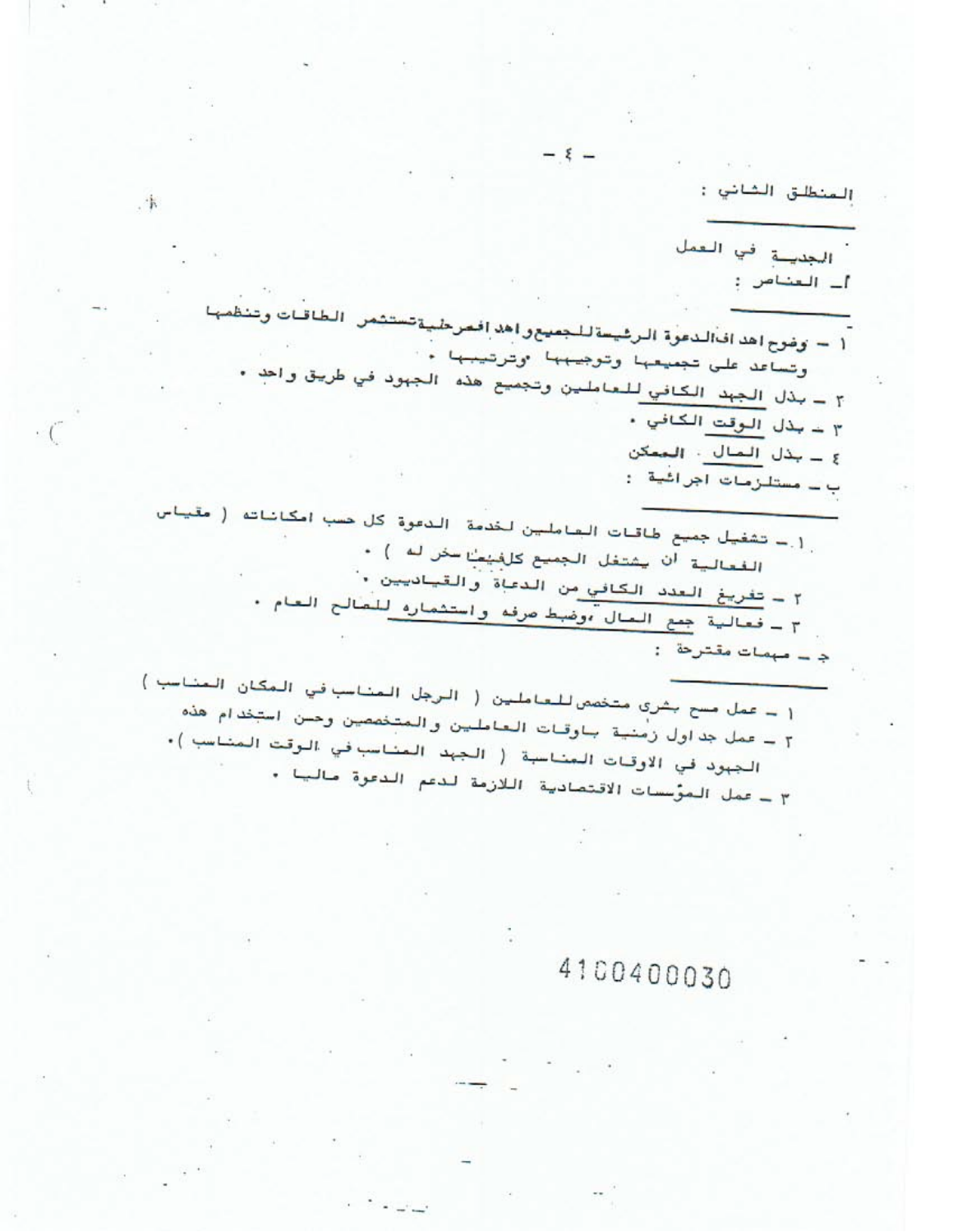المنطلق الشالث: الجمع بين الالتزام العالمي والمرونة المحلية . أ\_ العناص : 1 ـ تحديد الامور العامة التي ينبغي على الجميع الالتزام بها .

٢ - ترك المجال للحرية والمرونة الكافية في القضايا المحلية التي لا تتعارض مع الفطوط العامة للحياسة الاسلامية العالمية .

ب \_ مستلزمات اجرائية :

( ـ يقوم التنظيم العالمي بتحديد العجالات والقضايا الاسلامية العامة التي تتطلب الـتزام - الجميع بـها وفق نظام اولوسات مدروس . ٢ – يقوم التنظيم المطي بتحديد القضاية المطية التي يتركالهالحرية والمرونة في التصرف جها وفق نظام اولوات مدروس .

دِ \_ مهمات مقترحة :

١ ـ الالتزام الاسلامي العالمي تجاه تحرير فلـطين كاملة واقامة الدولة الاسلامية فيها ،ويقوم التنظيم العالمي جهذا التحديد . ٢ – المحاورة المحلية مع العاملين للقضية ضمن الخط الصياحي العام للدعوة ،ويقوم التنظيم الصحلي برسم خطوط هذا الحوار .

4100400031

 $\vec{A}^7$ .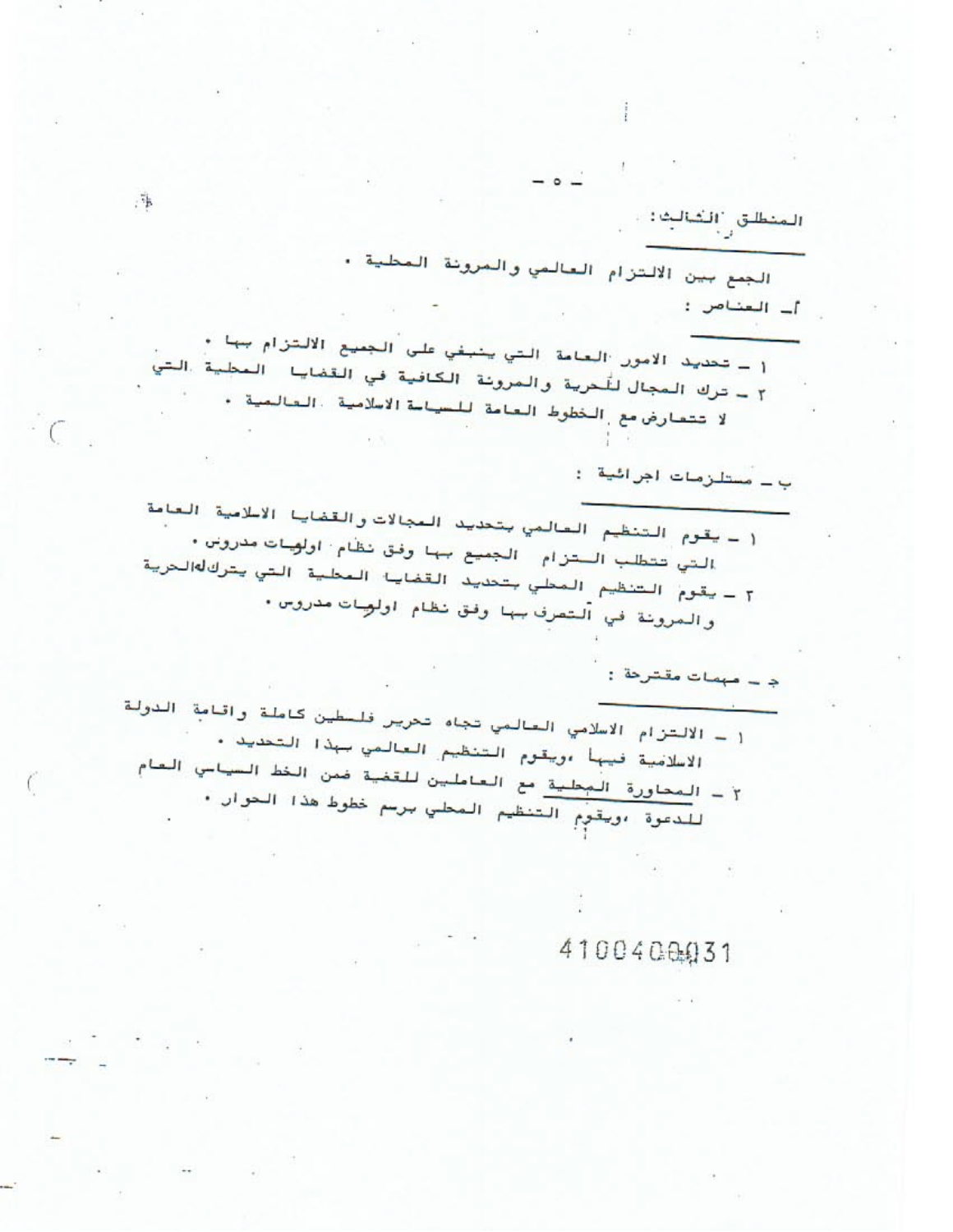(1.1446) 
$$
1.47
$$
  $1.47$   $1.47$   $1.47$   $1.47$   $1.47$   $1.47$   $1.47$   $1.47$   $1.47$   $1.47$   $1.47$   $1.48$   $1.49$   $1.41$   $1.49$   $1.41$   $1.41$   $1.41$   $1.41$   $1.41$   $1.41$   $1.41$   $1.41$   $1.41$   $1.41$   $1.41$   $1.41$   $1.41$   $1.41$   $1.41$   $1.41$   $1.41$   $1.41$   $1.41$   $1.41$   $1.41$   $1.41$   $1.41$   $1.41$   $1.41$   $1.41$   $1.41$   $1.41$   $1.41$   $1.41$   $1.41$   $1.41$   $1.41$   $1.41$   $1.41$   $1.41$   $1.41$   $1.41$   $1.41$   $1.41$   $1.41$   $1.41$   $1.41$   $1.41$   $1.41$   $1.41$   $1.41$   $1.41$   $1.41$   $1.41$   $1.41$   $1.41$   $1.41$   $1.41$   $1.41$   $1.41$   $1.41$   $1.41$   $1.41$   $1.$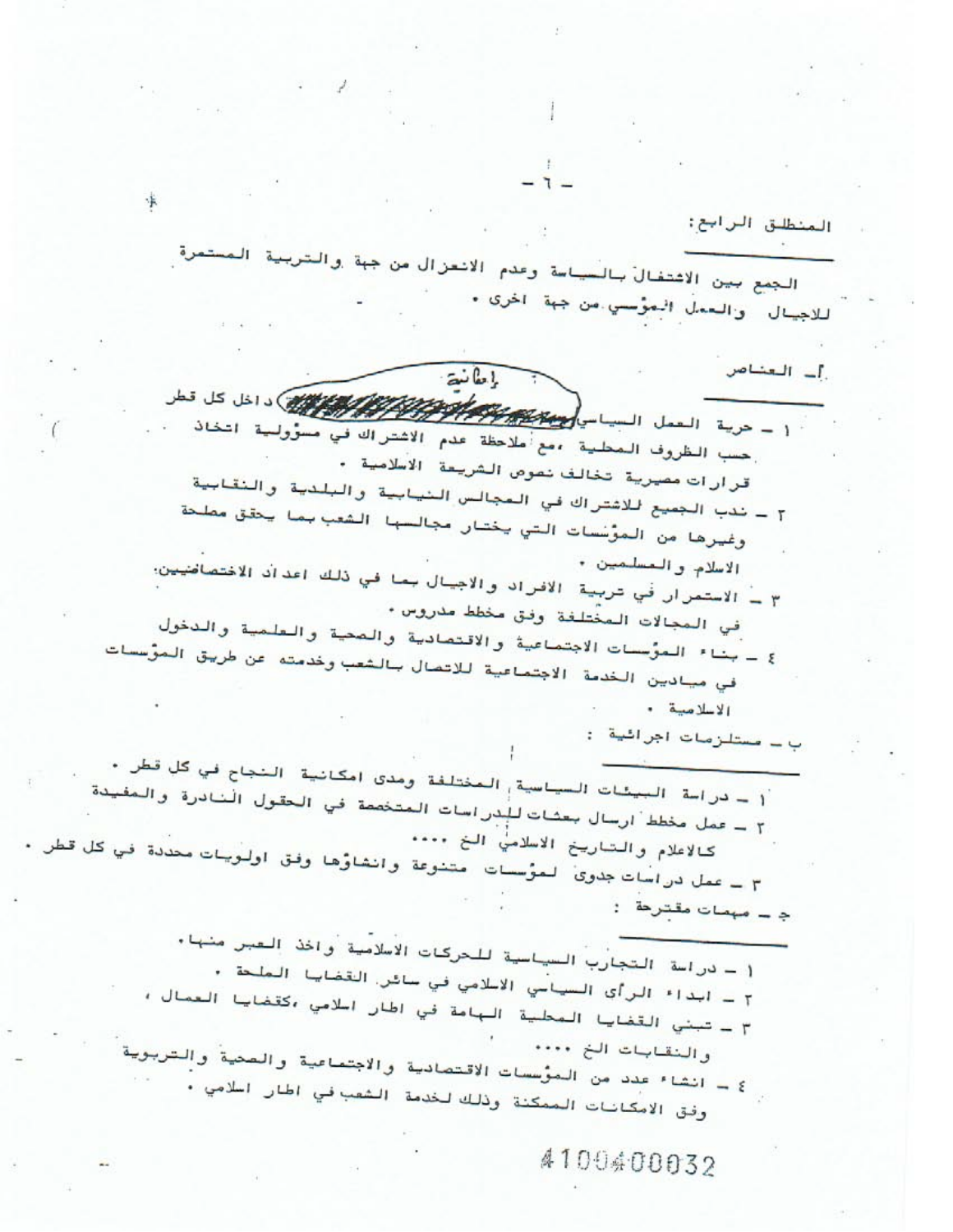المنظلى قالخامس :  
\nالمنظلى قالخامس :  
\n
$$
\frac{1}{4}
$$
  
\n
$$
\frac{1}{4}
$$
  
\n
$$
\frac{1}{4}
$$
  
\n
$$
\frac{1}{4}
$$
  
\n
$$
\frac{1}{4}
$$
  
\n
$$
\frac{1}{4}
$$
  
\n
$$
\frac{1}{4}
$$
  
\n
$$
\frac{1}{4}
$$
  
\n
$$
\frac{1}{4}
$$
  
\n
$$
\frac{1}{4}
$$
  
\n
$$
\frac{1}{4}
$$
  
\n
$$
\frac{1}{4}
$$
  
\n
$$
\frac{1}{4}
$$
  
\n
$$
\frac{1}{4}
$$
  
\n
$$
\frac{1}{4}
$$
  
\n
$$
\frac{1}{4}
$$
  
\n
$$
\frac{1}{4}
$$
  
\n
$$
\frac{1}{4}
$$
  
\n
$$
\frac{1}{4}
$$
  
\n
$$
\frac{1}{4}
$$
  
\n
$$
\frac{1}{4}
$$
  
\n
$$
\frac{1}{4}
$$
  
\n
$$
\frac{1}{4}
$$
  
\n
$$
\frac{1}{4}
$$
  
\n
$$
\frac{1}{4}
$$
  
\n
$$
\frac{1}{4}
$$
  
\n
$$
\frac{1}{4}
$$
  
\n
$$
\frac{1}{4}
$$
  
\n
$$
\frac{1}{4}
$$
  
\n
$$
\frac{1}{4}
$$
  
\n
$$
\frac{1}{4}
$$
  
\n
$$
\frac{1}{4}
$$
  
\n
$$
\frac{1}{4}
$$
  
\n
$$
\frac{1}{4}
$$
  
\n
$$
\frac{1}{4}
$$
  
\n
$$
\frac{1}{4}
$$
  
\n
$$
\frac{1}{4}
$$
  
\n
$$
\frac{1}{4}
$$
  
\n
$$
\frac{1}{4}
$$
  
\n
$$
\frac{1}{4}
$$
  
\n
$$
\frac{1}{4}
$$
  
\n
$$
\frac{1}{4}
$$
  
\n
$$
\frac{1}{4}
$$
  
\n<math display="block</p>

İ.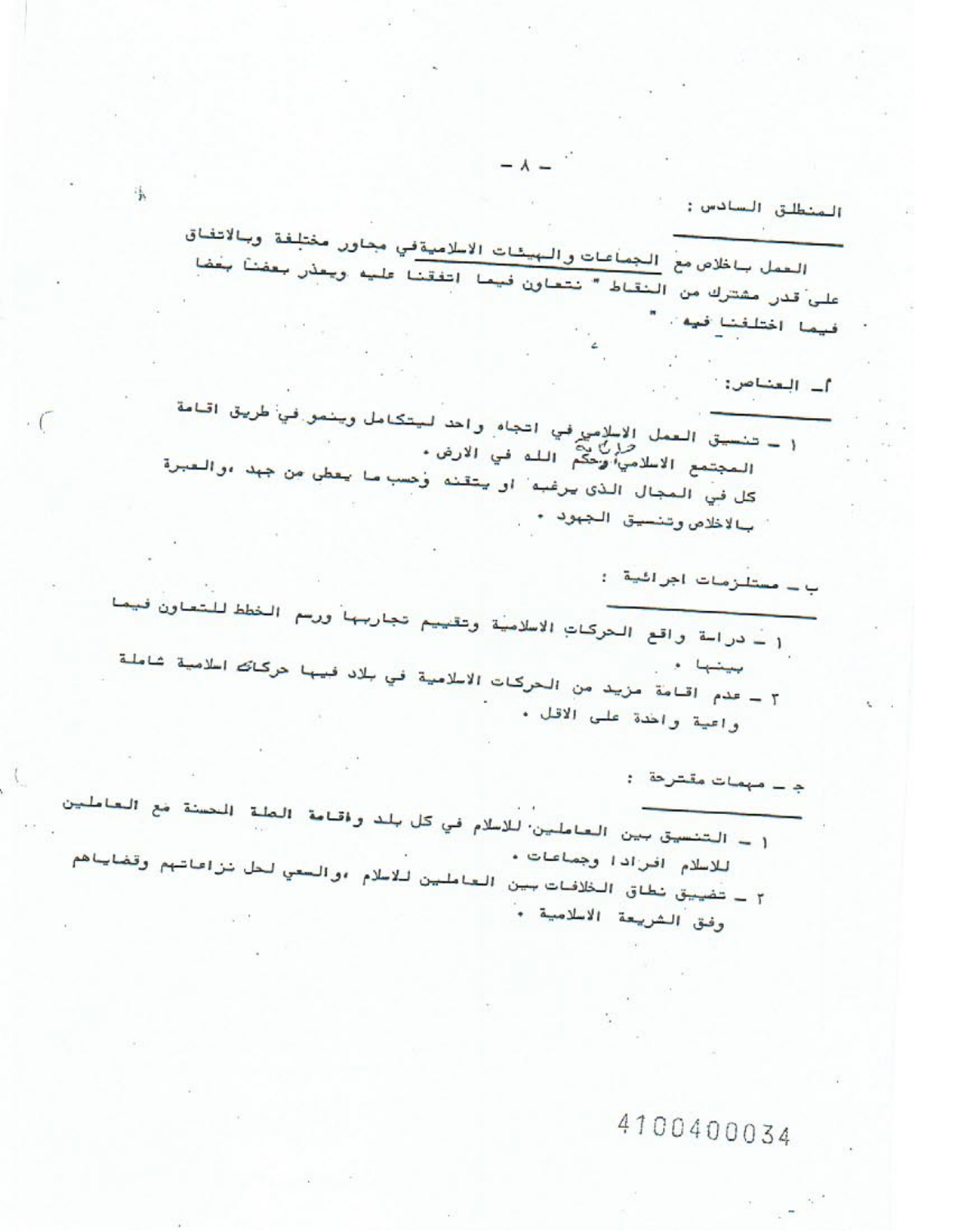المنطلق السابع

أ\_ العناصر :

قبول فكرة نوع من التعاون المرطي بين الحركات الاسلامية وغيرها من الحركات الرطنية في قضايا عامة وفي بعض النقاط فير الخلافية كمدارية الإستعمار والتبشير<br>الرطنية في قضايا عامة وفي بعض النقاط فير الخلاف المبرد الالرحم والنولة اليبودية بصورة لا ترقى الى معتوى التحالفات/بل تتم على معتويات عناصر محدودة في القيادة او الاتصال وتبقى في نطاق دراسة كل حالة على حده والى المدى الذي يوافق الشرع دون موالاتهم او الاطمئنان الصهم مع ملاحظة أن تكون الحركــــة الاسلامية صاحبة المبادرة والتوجيه .

 $-9-$ 

١ ـ توحيد الجهود غد قوى الشر الكبرى استنادا الى القاعدة الشرعية " يدفع الضرر الاشد بالضرر الأخف " . ٢ - قصر التعاون على عناصر قيادية او عناصر محدودة للاتصال ،تزيد من الفائدة الممكنة وتنقص من الضرر المحتمل . ٣ ـ ان يكون العمل في اطار هذا المنطلق لتحقيق الاهداف التي رحمتها الدعوة مستا.

ب ــ مستلزمات اجرائية :

١ ـ دراسة تقيمية شاملة للمجالات التي تمت في السابق بين الحركات الاسلامية وغيرها من الحركات واستخلاص الدروس والعبر منها ء ٢ ـ دراسة الصبالات التي يمكن التنسيق فيها مع الآخرين وتحديد مدى ذلك التنسيق وصوره . ٣ - دراسة فكر وخطط الحركات الأخرى .

ج ۔ مہمات مقترحة۔:

١ ـ يقوم كل قطر بدراسة امكانيات التعاون في المستقبل في ذلك القطر .

4100400035

嗪

 $l^i$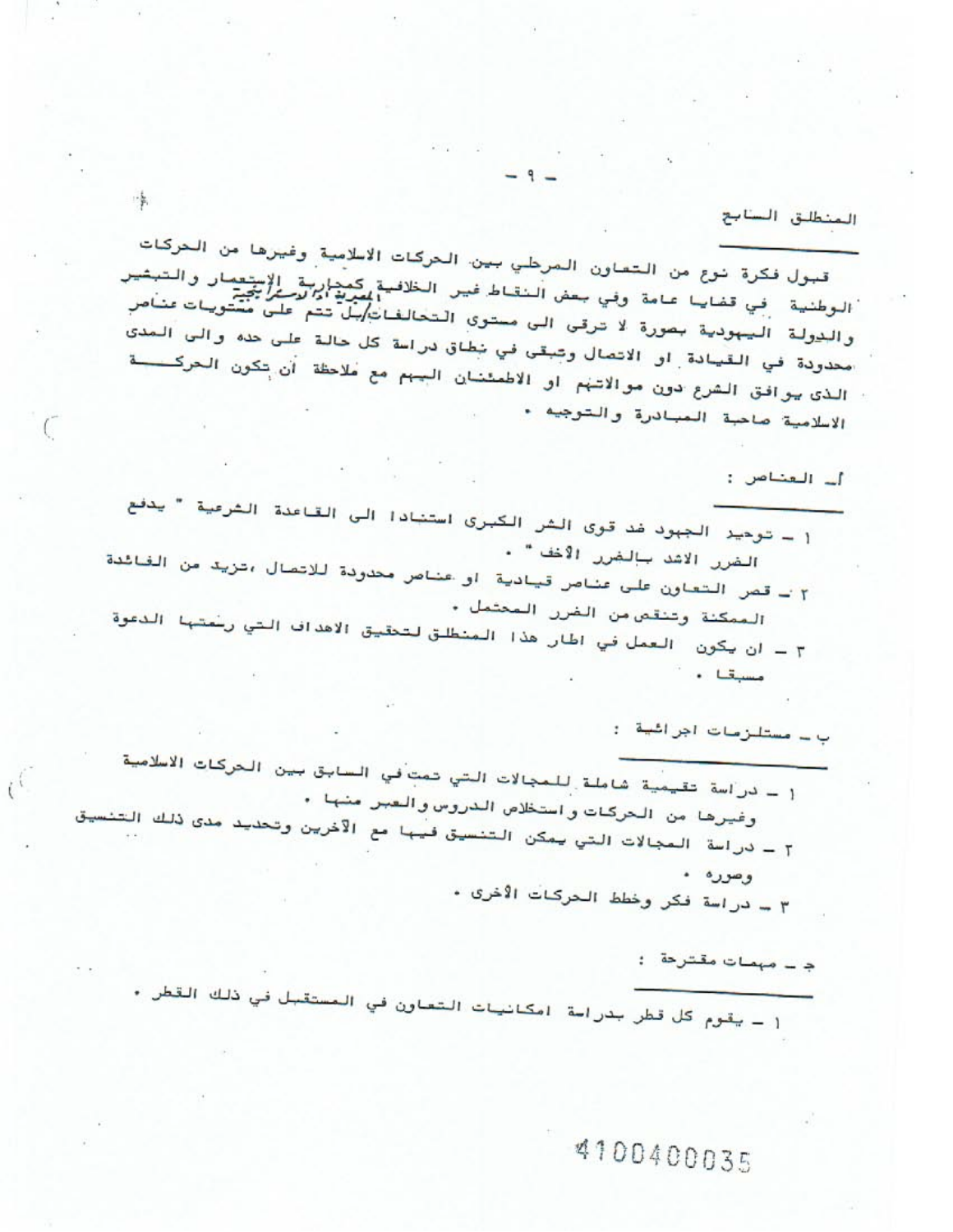المنطلق الثامن :

اتقان فن الصمكن من الناحية الصرحلية دون التفريط بالصبادى الاساسية مع العلم أن احكام الله جميعاً منكنة التطبيق والدعوة ألى ممارسة ألامر بالمعروف والنبي عن المنكر مع ابداء الرأى الموثق بالبيانات والكتب دون اضطرار الدعوة الى المجابهة غير المتكافئة مع خصومها المحليين او اعدائها العالميين التي قد تقود الى ضربات قاصمة للدعوة والدعاة .

]\_ العناصر : ١ ـ تقييم تربية الأفراد وعدم المغالاة والتطرف في التربية المثالية الكثيرشة التي لا تستند الى الواقع ولا توَّصن بالمرونة والتدرج ،لما يترتب على ذلك من اخطار قد توَّدى الى تصادم الأفراء، انفسهم لعجرد ملاحظة أى تقصير . ٢ ـ ابداء الرأى الموشق بالخطبة والبيان والكتاب في الاحداث الكبرى التي تصر بأمتنا باللوب علمي ، ٣ – تجنيبالدعوة العجابهاتِ الحادة التي تردى الن ضرب الدعوة يُدرِيـا من قبل اعدائـها .

ب ــ مــتلـزمات اجرائية۔:

ج ۔ مہمات مقترحة۔:

١ ـ دراسة تقيمية لتجارب الحركات الاسلامية بقصد تجنب الاخطاء القاتلة . r ـ تطوير مناهج التر<mark>بية للافراد بحيث تجمع بين المثالية والراقعية ،بين</mark> التعسك بالسادى والمرونة في مراجمة العراقف .

> ا ـ تطوير برامج اعداد الدعاة وتوصيتهم بالتجارب الصاضية . ٢ ـ الصباشرة في اعداد الافراد وفق مناهج تربوية صطورة ٠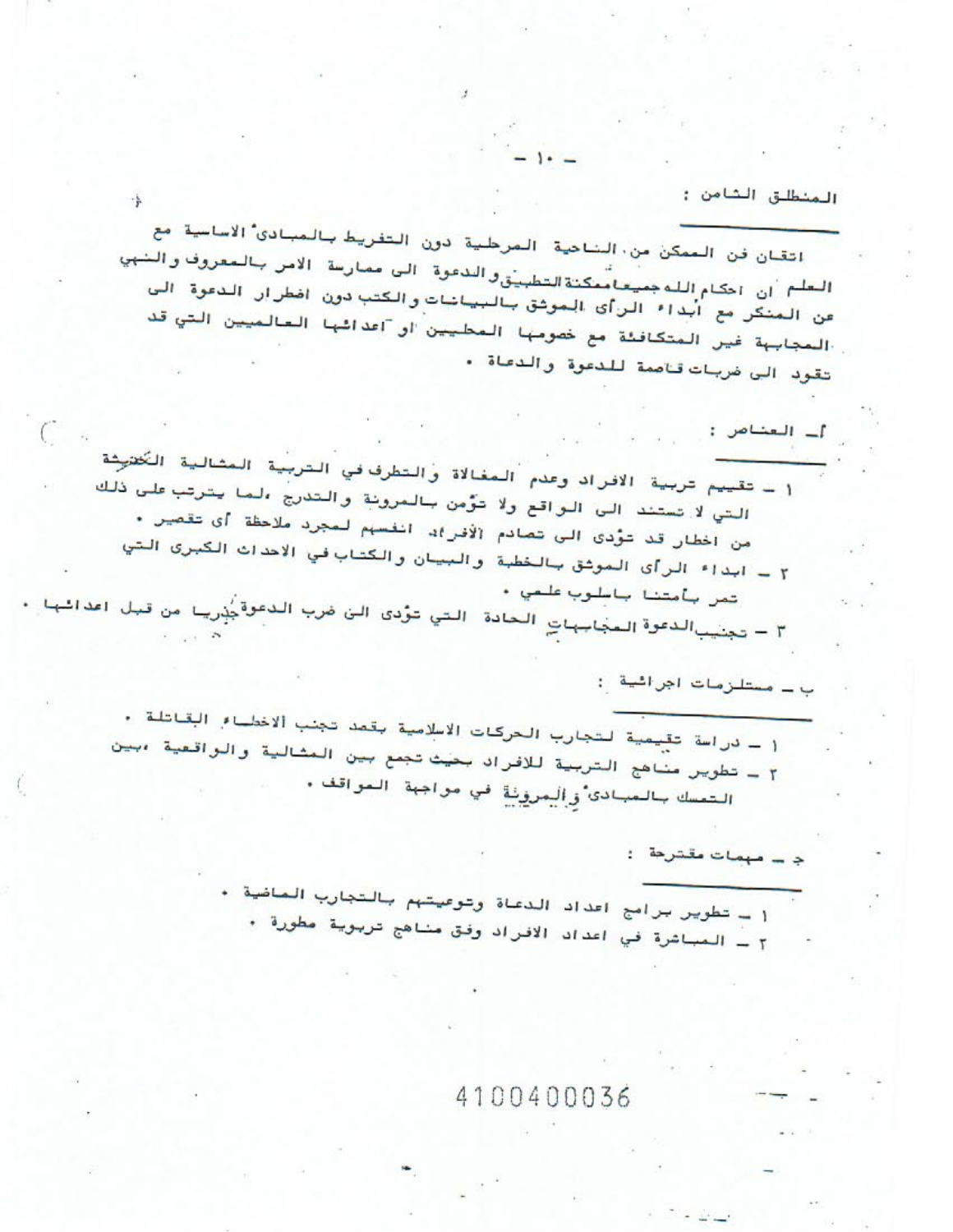$-11-$ 

المنطلق التاسخ :

 $\tilde{A}^{\dagger}$  .

تقمد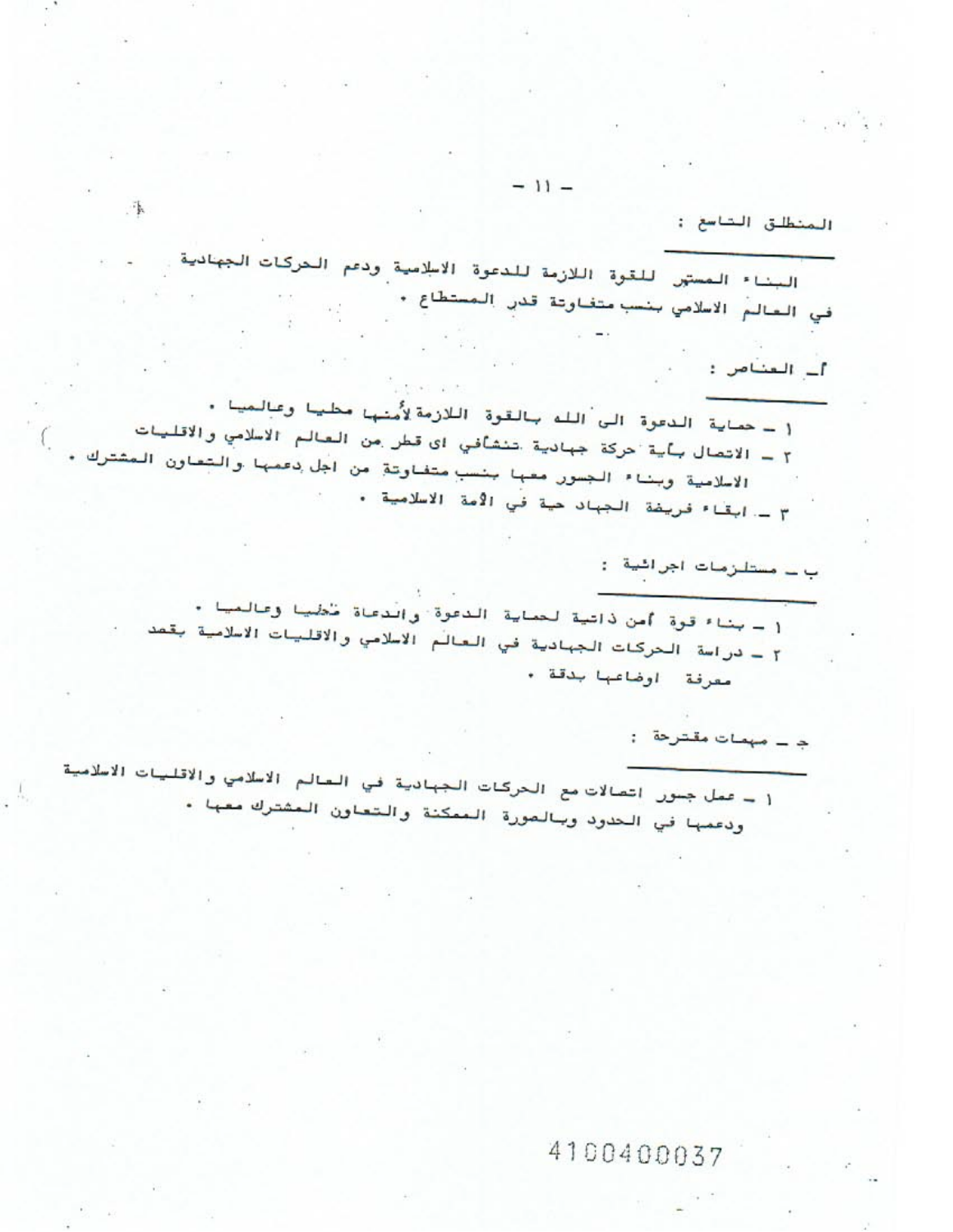ā

 $\sqrt{ }$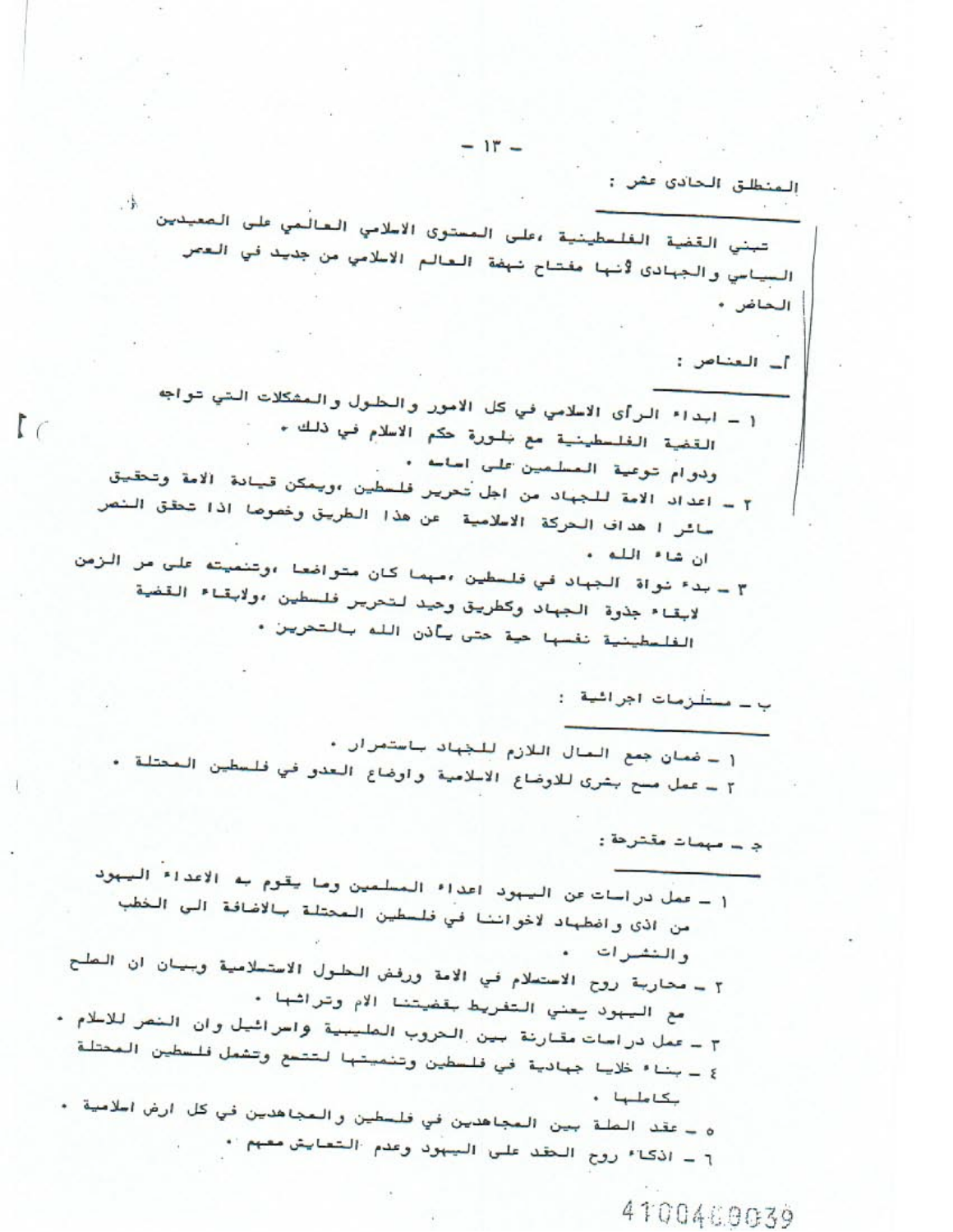المنطلق التاني عشر :

الشقد الذاتي والتقييم العبتمر للسياسة الابلامية العالمية من حيث الاعداف والمفعون والاجراءات بقعد التطوير والشحسين واجب الخامي وامر ضرورى وهذا مما توجيه المكام الشريعة الأبلإمية الكرام .

 $-15-$ 

أن المتناص:

1 ــ النقد الذاتيل البناء الفعال بؤدى الى عينب الاخطاق . 7 - التقييم العسلى الجب أن ببنى على اسن علمية ادويوردى الى تطويس

斗

ⅇ

–.

疲

- 
- ٣ \_ تحسين السباسات الاللامية بالاستقادة من تجارب السافي يجب ان يكون كذليا المأسيا وأضحا ،

ب \_ مستلزمات اجراشه :

1 – تقييم العمارسات الحالية والاستفادة من تُجَارِبَ السافي -٢ - الطلب من القيادات في الاقطار المختلفة وكذلك الافراد في كل قطر مر ان بعدوا آراءهم وافكارهم لي مصيرة الددوة فيادة ومنهجا وخطة ونشائج بعورة استعرة .

م \_ ميمان مقترها :"

1 - اقرار وثبقة المسياسة الاسلامية العالمية بمورة رسمية . ٢ - توصة الاقطار ،والمسؤولين وفق هذه السياسة ،وتوصية الافراد في F \_ البدءُ بتطبيق هذه السياسة ،وتقويعها سنويا ،وتطويرها وفقا لذلك . ضوء ذلك .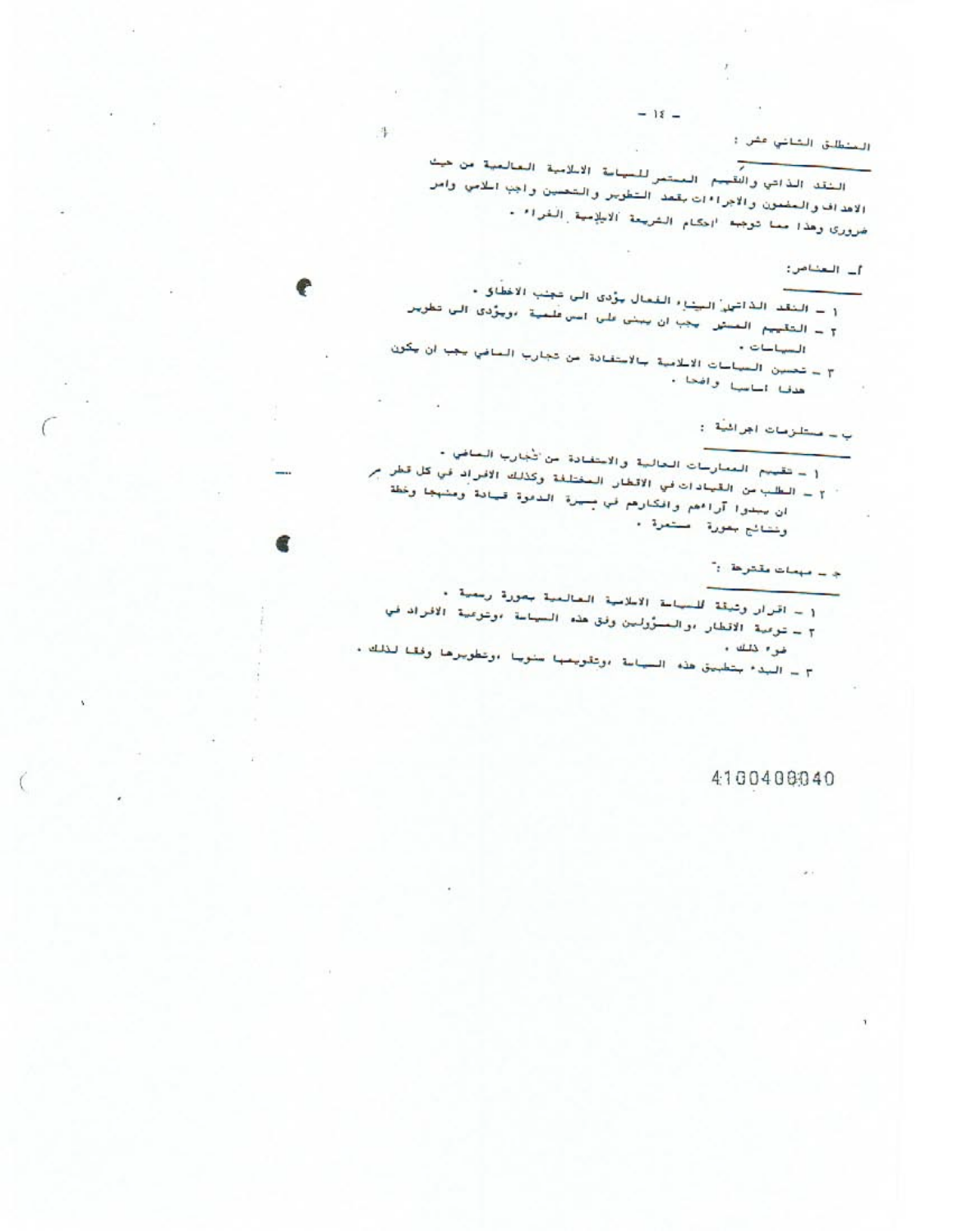### **The Muslim Brotherhood "Project"**

The following English translation of *The Project* has been prepared by Scott Burgess and was first published in serial form by The Daily Ablution in December 2005 (Parts I, II, III, IV, V, Conclusion). It is based on the French text of *The Project* published in Sylvain Besson, *La conquête de l'Occident: Le projet secret des Islamistes* (Paris: Le Seuil, 2005), pp. 193-205.]

#### *In the name of Allah, the Beneficent and Merciful*

*S/5/100 report*

*1/12/1982 [December 1, 1982]*

#### *Towards a worldwide strategy for Islamic policy (Points of Departure, Elements, Procedures and Missions)*

This report presents a global vision of a worldwide strategy for Islamic policy [or "political Islam"]. Local Islamic policies will be drawn up in the different regions in accordance with its guidelines. It acts, first of all, to define the points of departure of that policy, then to set up the components and the most important procedures linked to each point of departure; finally we suggest several missions, by way of example only, may Allah protect us.

The following are the principal points of departure of this policy:

Point of Departure 1: To know the terrain and adopt a scientific methodology for its planning and execution.

Point of Departure 2: To demonstrate proof of the serious nature of the work.

Point of Departure 3: To reconcile international engagement with flexibility at a local level.

Point of Departure 4: To reconcile political engagement and the necessity of avoiding isolation on one hand, with permanent education and institutional action on the other.

Point of Departure 5: To be used to establish an Islamic State; parallel, progressive efforts targeted at controlling the local centers of power through institutional action.

Point of Departure 6: To work with loyalty alongside Islamic groups and institutions in multiple areas to agree on common ground, in order to "cooperate on the points of agreement and set aside the points of disagreement".

Point of Departure 7: To accept the principle of temporary cooperation between Islamic movements and nationalist movements in the broad sphere and on common ground such as the struggle against colonialism, preaching and the Jewish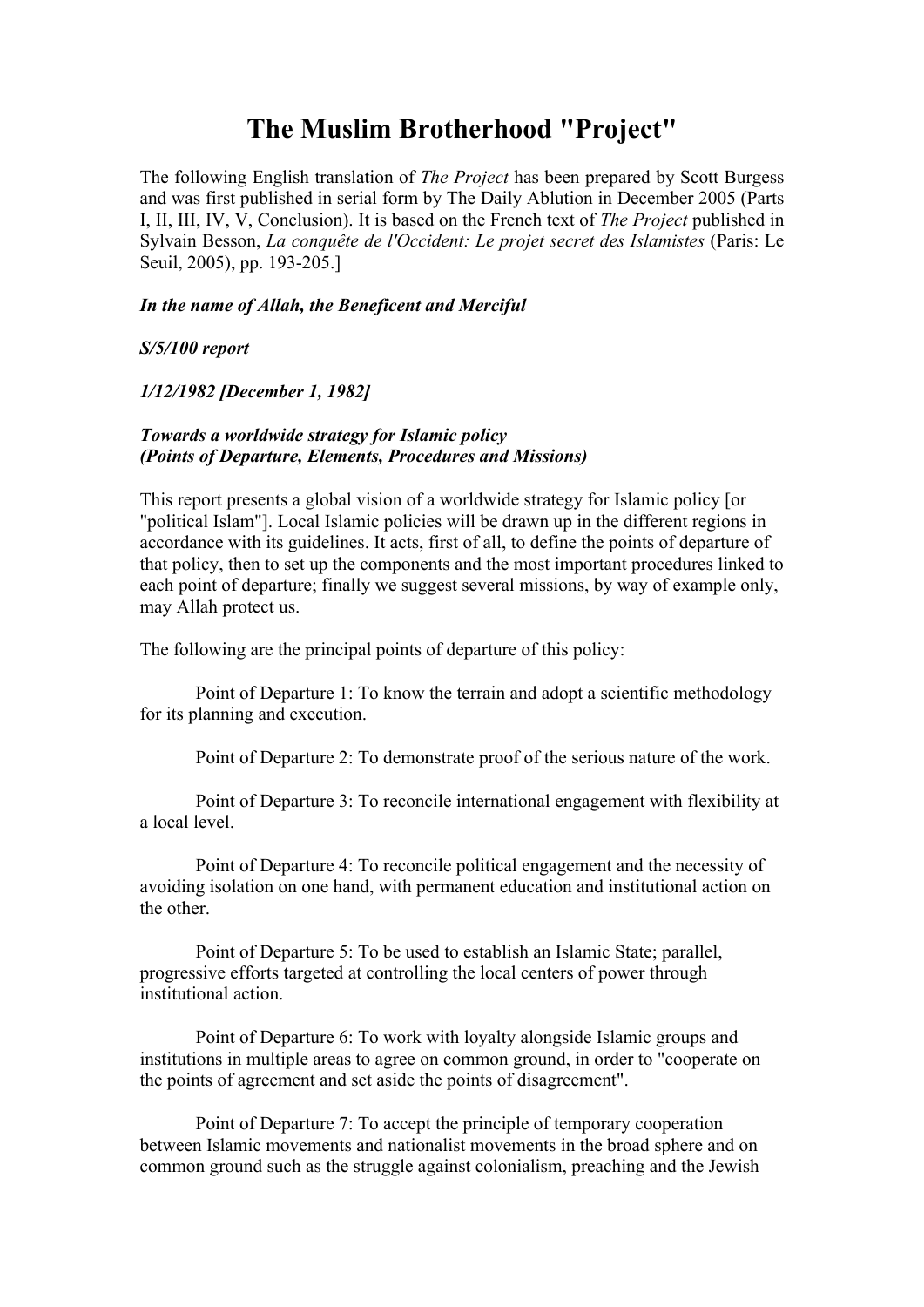state, without however having to form alliances. This will require, on the other hand, limited contacts between certain leaders, on a case by case basis, as long as these contacts do not violate the [*shari'a*] law. Nevertheless, one must not give them allegiance or take them into confidence, bearing in mind that the Islamic movement must be the origin of the initiatives and orientations taken.

Point of Departure 8: To master the art of the possible on a temporary basis without abusing the basic principles, bearing in mind that Allah's teachings always apply. One must order the suitable and forbid that which is not, always providing a documented opinion. But we should not look for confrontation with our adversaries, at the local or the global scale, which would be disproportionate and could lead to attacks against the *dawa* or its disciples.

Point of Departure 9: To construct a permanent force of the Islamic *dawa* and support movements engaged in jihad across the Muslim world, to varying degrees and insofar as possible.

Point of Departure 10: To use diverse and varied surveillance systems, in several places, to gather information and adopt a single effective warning system serving the worldwide Islamic movement. In fact, surveillance, policy decisions and effective communications complement each other.

Point of Departure 11: To adopt the Palestinian cause as part of a worldwide Islamic plan, with the policy plan and by means of *jihad*, since it acts as the keystone of the renaissance of the Arab world today.

Point of Departure 12: To know how to turn to self-criticism and permanent evaluation of worldwide Islamic policy and its objectives, of its content and its procedures, in order to improve it. This is a duty and a necessity according to the precepts of *shari'a*.

#### THE FIRST POINT OF DEPARTURE:

Know the terrain and adopt a scientific methodology for [The Project's] planning and execution.

#### a- Elements: Know the influential factors in the world, whether they act as Islamic forces, adverse forces, or neutral forces.

Use the necessary scientific and technical means for planning, organization, execution and follow-up.

#### b- Procedures:

Create observation centers in order to gather and store information for all useful purposes, if need be relying on modern technological methods.

Create centers of study and research and produce studies on the political dimension of the Islamic movement.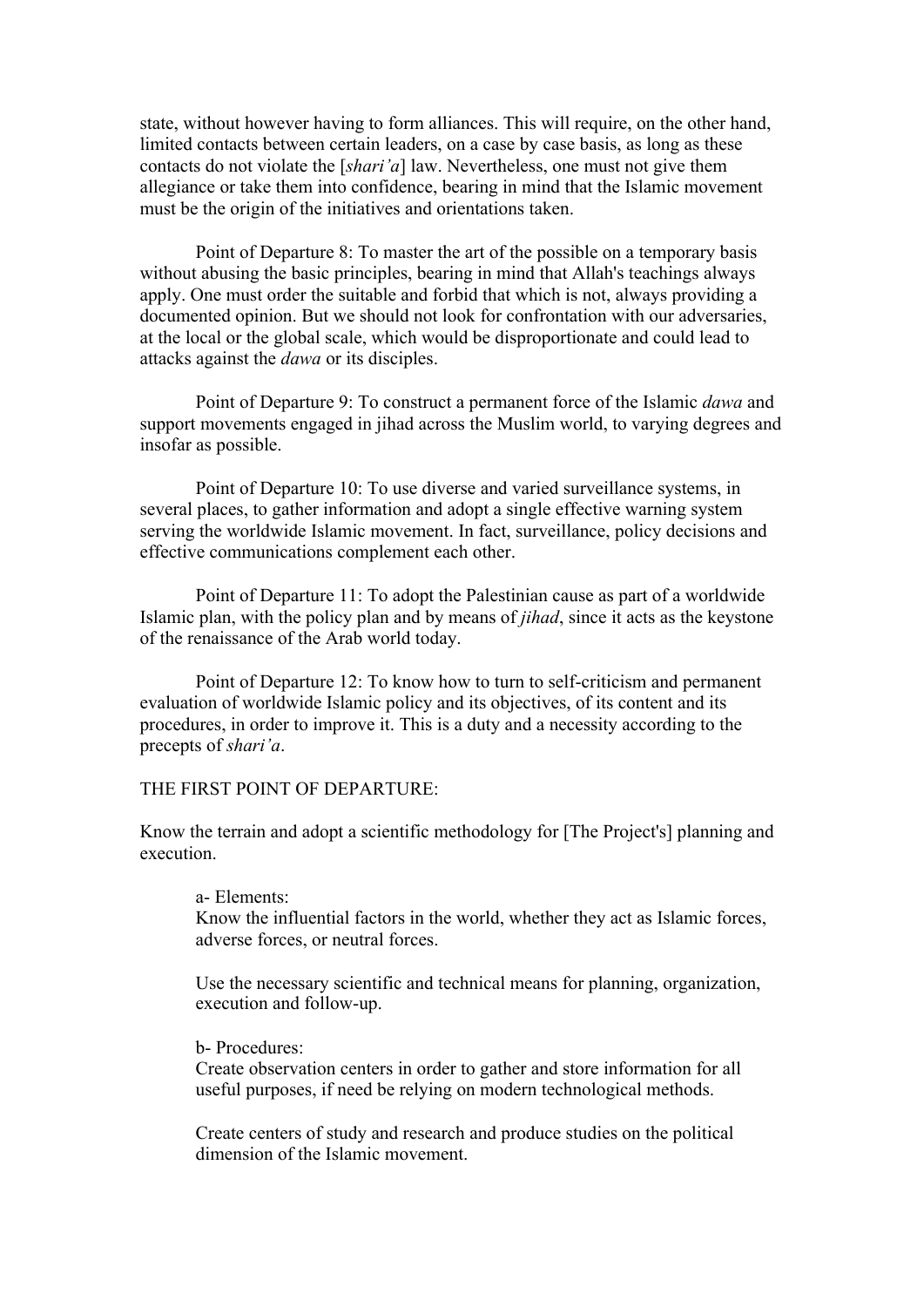c- Suggested missions:

Draw up a map of [religious and ideological] doctrines in the world to have a global vision from 100 years ago to our era, and analyze the current situation in light of that configuration, taking account of changes both happening and predicted.

Draw up a map of doctrines of the Muslim world.

Draw up a map of Islamic movements in the Muslim world.

Carry out successive political and scientific studies in varying Islamic areas, those which apply more particularly to current events.

Carry out a scientific study which addresses the history of contemporary Islamic movements, and use it.

#### **THE SECOND POINT OF DEPARTURE**

To demonstrate proof of the serious nature of the work.

#### **a- Elements:**

Clarity of the principal objectives of the *dawa* in the eyes of all, as well as clarity of the temporary objectives, necessitates exploitation, channeling and orientation of the energies.

Devote sufficient effort to the service of the workers [for Allah] and coordinate their efforts to the sole and same objective.

Devote sufficient time.

Spend money to the extent possible.

#### **b-Procedures:**

Exploit all the energies of the workers to the service of the *dawa*, each at his level (the criterion of efficiency, given that each must be devoted to the task to which he's assigned).

Mobilize the greatest possible number of supporters and officials.

Collect money efficiently, control expenses and invest in the general interest.

#### **c- Suggested missions:**

Carry out a survey of workers (appropriate men and appropriate location)

Establish schedules with the hours of workers and specialists and use their efforts with good judgment and on time (appropriate effort at the right time).

An engagement with economic institutions adequate to support the cause financially.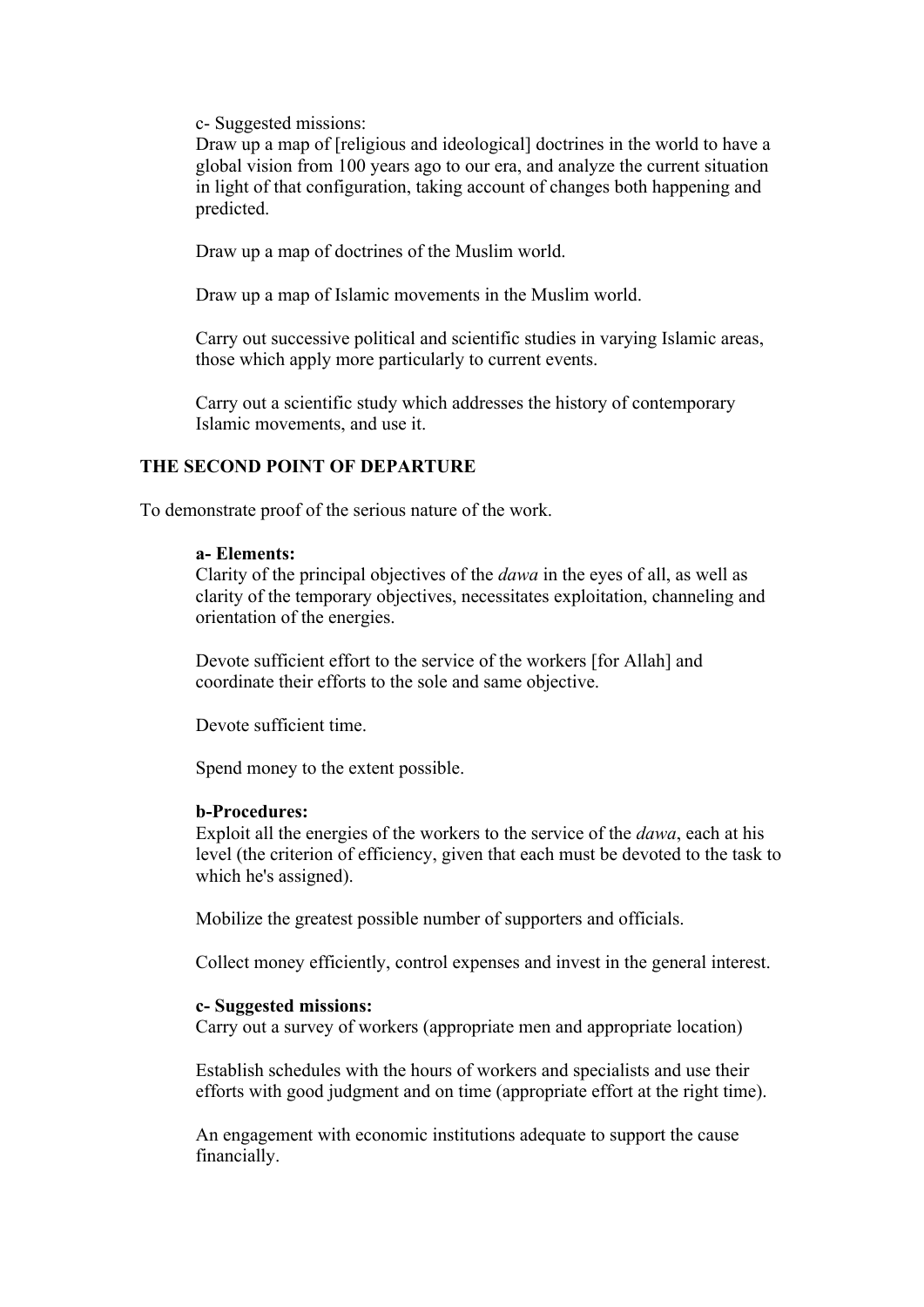#### **THE THIRD POINT OF DEPARTURE**

Reconcile international engagement with flexibility at the local level.

#### **a- Elements:**

To define the guidelines that everyone [worldwide] must follow.

To leave a margin that provides sufficient flexibility at the local level for the issues that do not conflict with the general lines of the global Islamic policy.

#### **b- Procedures:**

The Movement, at a global level, will define the Islamic domain and issues in a general way which will require the engagement of all according to previously defined priorities.

The local leadership will define local issues that come within their prerogative, according to the principle of flexibility and according to previously defined priorities.

#### **c- Suggested Missions**

Worldwide Islamic engagement for a total liberation of Palestine and the creation of an Islamic state is the mission which falls to the global leadership.

To establish a dialogue at a local level with those who work for the cause according to the global political lines of the Movement. It is up to the local leadership to define the shape of that dialogue.

#### **THE FOURTH POINT OF DEPARTURE**

To reconcile political engagement with the necessity of avoiding isolation, on the one hand, with permanent education and institutional work on the other.

#### **a- Elements**

Liberty to function politically in each country according to local circumstances, without however participating in a process which makes a decision which would be contrary to the texts of *Shari'a*.

To invite everyone to take part in parliament, municipal councils, labor unions and other institutions of which the membership is chosen by the people in the interest of Islam and of Muslims.

To continue to educate individuals and generations and to guarantee the training of specialists in various areas according to a previously designed plan.

To construct social, economic, scientific and health institutions and penetrate the domain of the social services, in order to be in contact with the people and to serve them by means of Islamic institutions.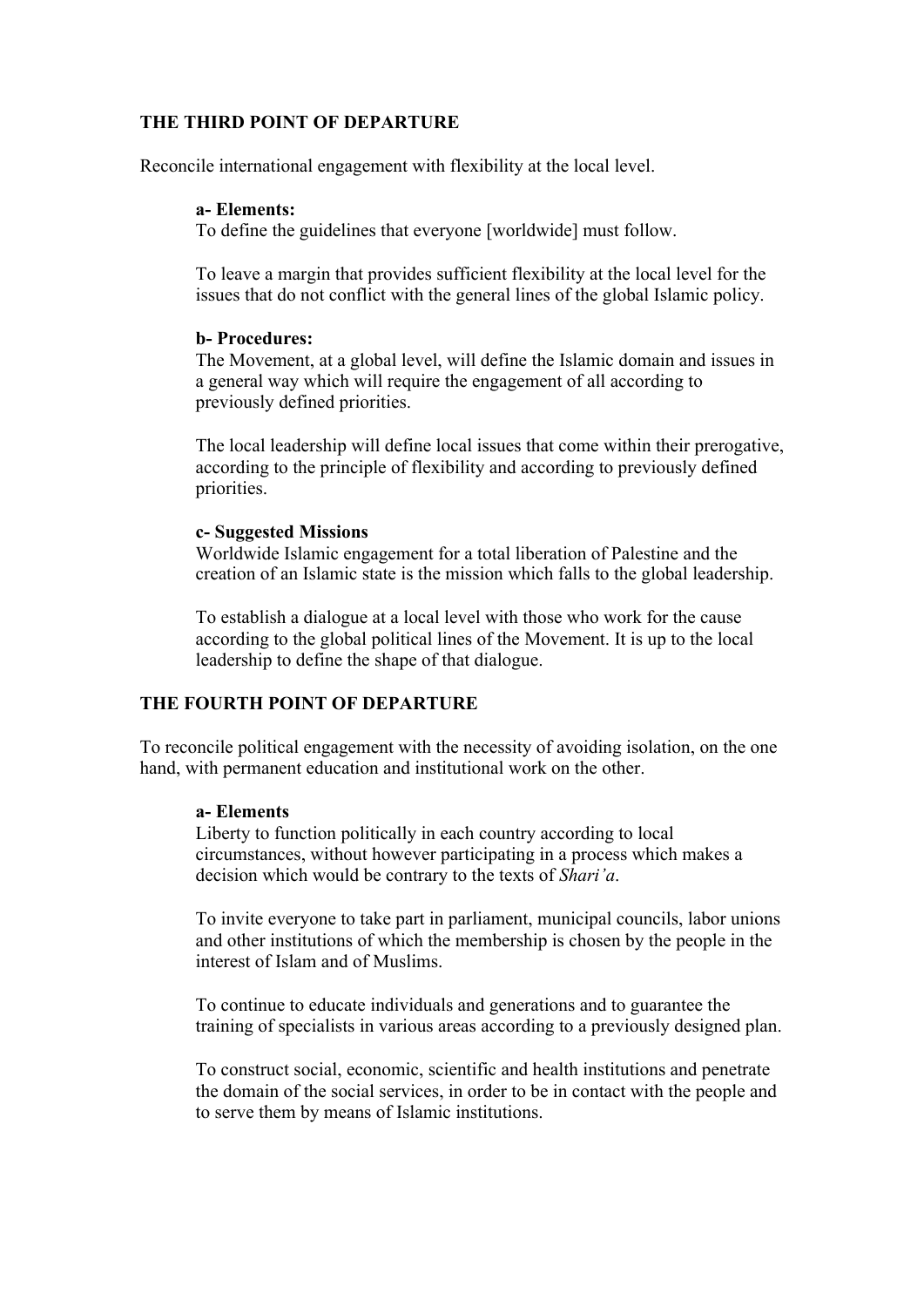#### **b- Procedures**

To study the varied political environments and the probabilities of success in each country.

To plan specialized study missions which will concentrate on useful areas such as communications, the history of Islam, etc.

To conduct feasibility studies concerning various institutions and create them according to priorities established in each country.

#### **c-Suggested Missions**

To conduct studies relating to the experiences of political Islam and to draw lessons from them.

To give an Islamic policy perspective on the pressing questions of the day.

To keep questions of local importance such as issues concerning workers, unions, etc. within an Islamic framework.

To create a certain number of economic, social, health care and educational institutions, using available means, to serve the people within an Islamic framework.

#### **THE FIFTH POINT OF DEPARTURE**

To dedicate ourselves to the establishment of an Islamic state, in parallel with gradual efforts aimed at gaining control of local power centers through institutional action.

#### **a- Elements**

To channel thought, education and action in order to establish an Islamic power [government] on the earth.

To influence centers of power both local and worldwide to the service of Islam.

#### **b- Procedures**

To prepare a scientific study on the possibility of establishing the reign of God throughout the world according to established priorities.

To study the centers of power, both local and worldwide, and the possibilities of placing them under influence.

To conduct a modern study on the concept of support for the *dawa* and Islamic law, and more particularly on the men of influence in the State and the country.

#### **c- Suggested Mission**

To draw up an Islamic Constitution in light of efforts deployed up to now.

To draw up Islamic laws, civil laws, etc.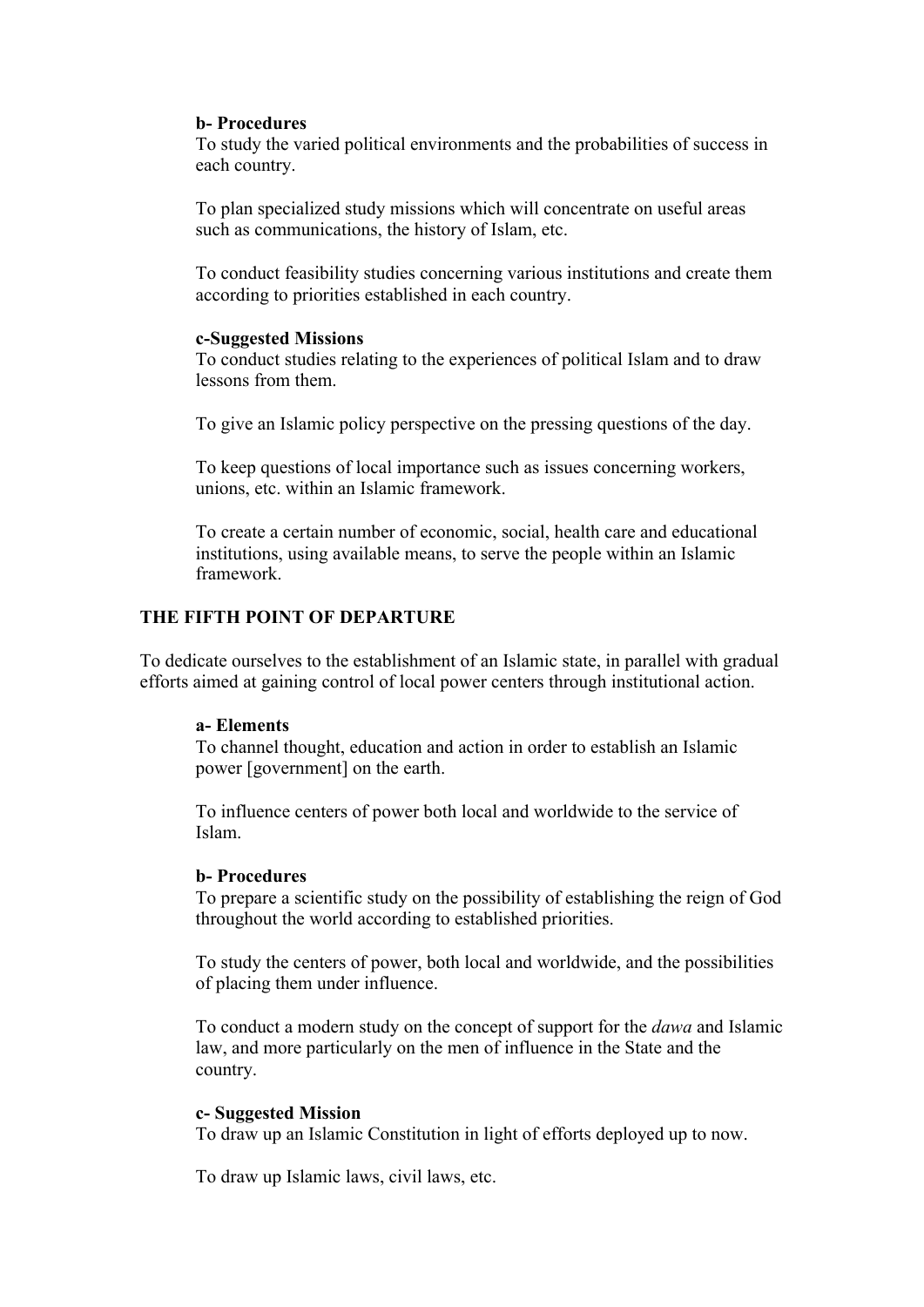To work within various influential institutions and use them in the service of Islam.

To use the work of economic, social, and other specialized Islamic institutions.

#### **THE SIXTH POINT OF DEPARTURE**

To loyally work alongside Islamic groups and institutions in various areas and in agreement on a common ground in order to "cooperate on points of agreement and put aside points of disagreement".

#### **a- Elements**

To coordinate the Islamic work in a single direction as will permit the laying of the foundations of the growth of Muslim society and dedication to the power of God on Earth.

For each to work according to his capacities in his chosen field and to master it, with loyalty and coordination of effort.

#### **b- Procedures**

To study the true nature of Islamic movements, to evaluate their experiences and draw up plans to initiate collaboration among them.

To avoid creating new Islamic movements in a country which already has one; there will be but one movement, serious and complete.

#### **c- Suggested missions**

To coordinate the efforts of all those working for Islam, in each country, and to establish good contact with them, whether they work in individuals or in groups.

To reduce the differences that exists between workers for Islam and to resolve their conflicts according to *shari'a*.

#### **THE SEVENTH POINT OF DEPARTURE**

To accept the principle of temporary cooperation between Islamic movements and nationalist movements in the broad sphere and on common ground such as the struggle against colonialism, preaching and the Jewish state, without however having to form alliances. This will require, on the other hand, limited contacts between certain leaders, on a case by case basis, as long as these contacts do not violate the [*shari'a*] law. Nevertheless, one must not give them allegiance or take them into confidence, bearing in mind that the Islamic movement must be the origin of the initiatives and orientations taken.

#### **a-Elements:**

To combine all efforts against the supreme forces of evil in accordance with the principle that one must "battle one evil with a lesser evil".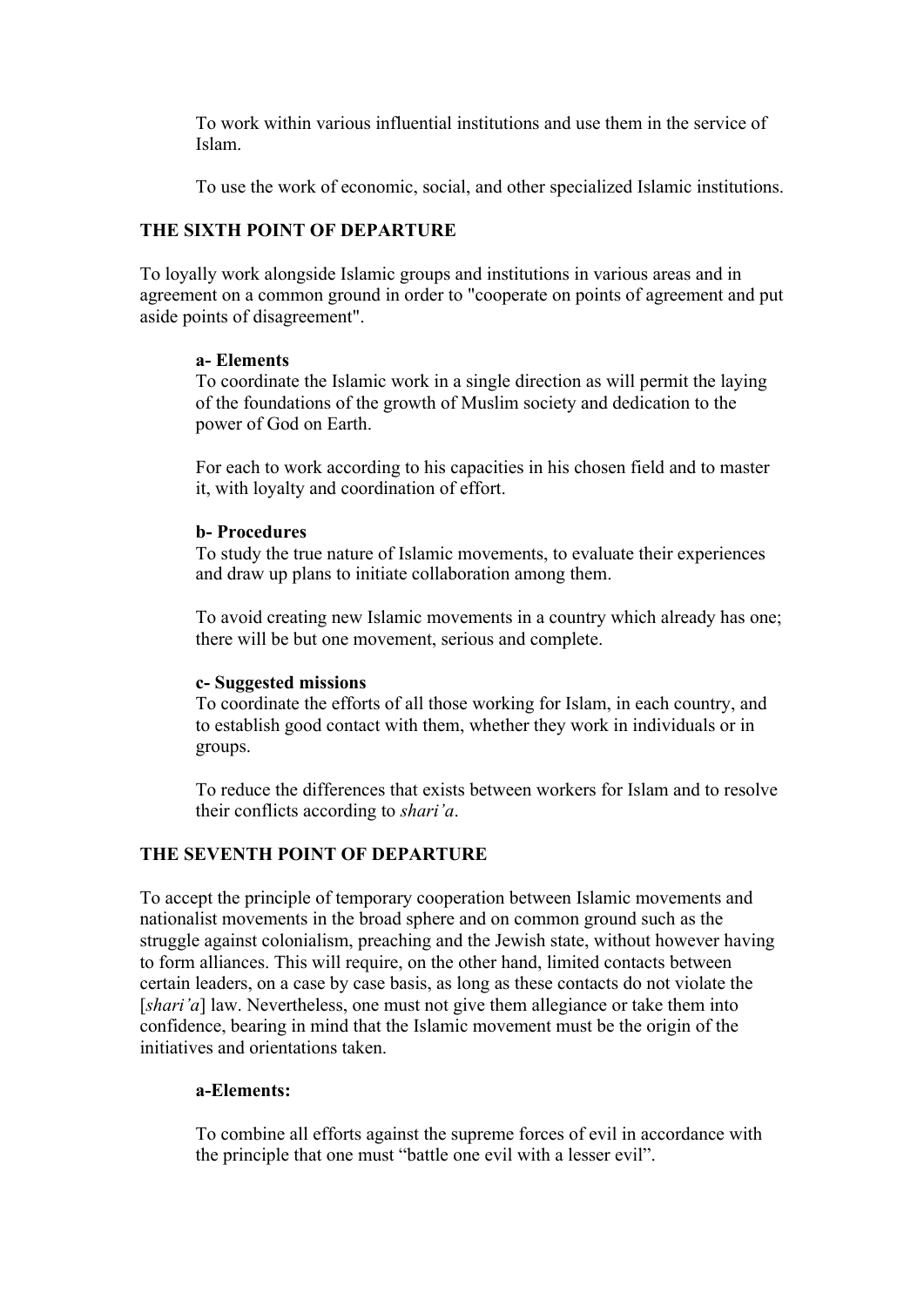To limit the collaboration to the leadership or to a limited number of individuals in order to maximize the benefit and minimize the possible drawbacks.

To work from perspective of the objectives previously defined for the *dawa*.

#### **b-Procedures:**

To make a study to evaluate the areas with the object of mutual assistance between Islamic and other movements and draw lessons from it.

To study the areas which allow cooperation, and define the boundaries.

To study the philosophy and plans of other movements.

#### **c- Suggested Missions:**

Each country should study the possibility, in the future, of strengthening internal collaboration.

#### **THE EIGHTH POINT OF DEPARTURE**

To master the art of the possible on a temporary basis without abusing the basic principles, bearing in mind that Allah's teachings always apply. One must order the suitable and forbid that which is not, always giving a documented opinion [according to *shari'a*]. But we should not look for confrontation with our adversaries, at the local or the global scale, which would be disproportionate and could lead to attacks against the *dawa* or its disciples.

#### **a- Elements:**

To evaluate the education of individuals and not to excessively use typical modern education that does not correspond to reality, which is devoid of flexibility and could have grave consequences such as the conflict between individuals for a simple comment or a simple failure.

To give a documented and scientific view, in the form of speeches, communiqués and books, that bears on events important to the *Ummah*.

To avoid the Movement hurting itself with major confrontations, which could encourage its adversaries to give it a fatal blow.

#### **b-Procedures:**

To carry out a study to evaluate the experiences of Islamist movements in order to avoid their fatal errors.

To develop educational methods that are at the same time exemplary, realistic and true to our principles, in order to bestow a flexibility sufficient to permit the facing of reality.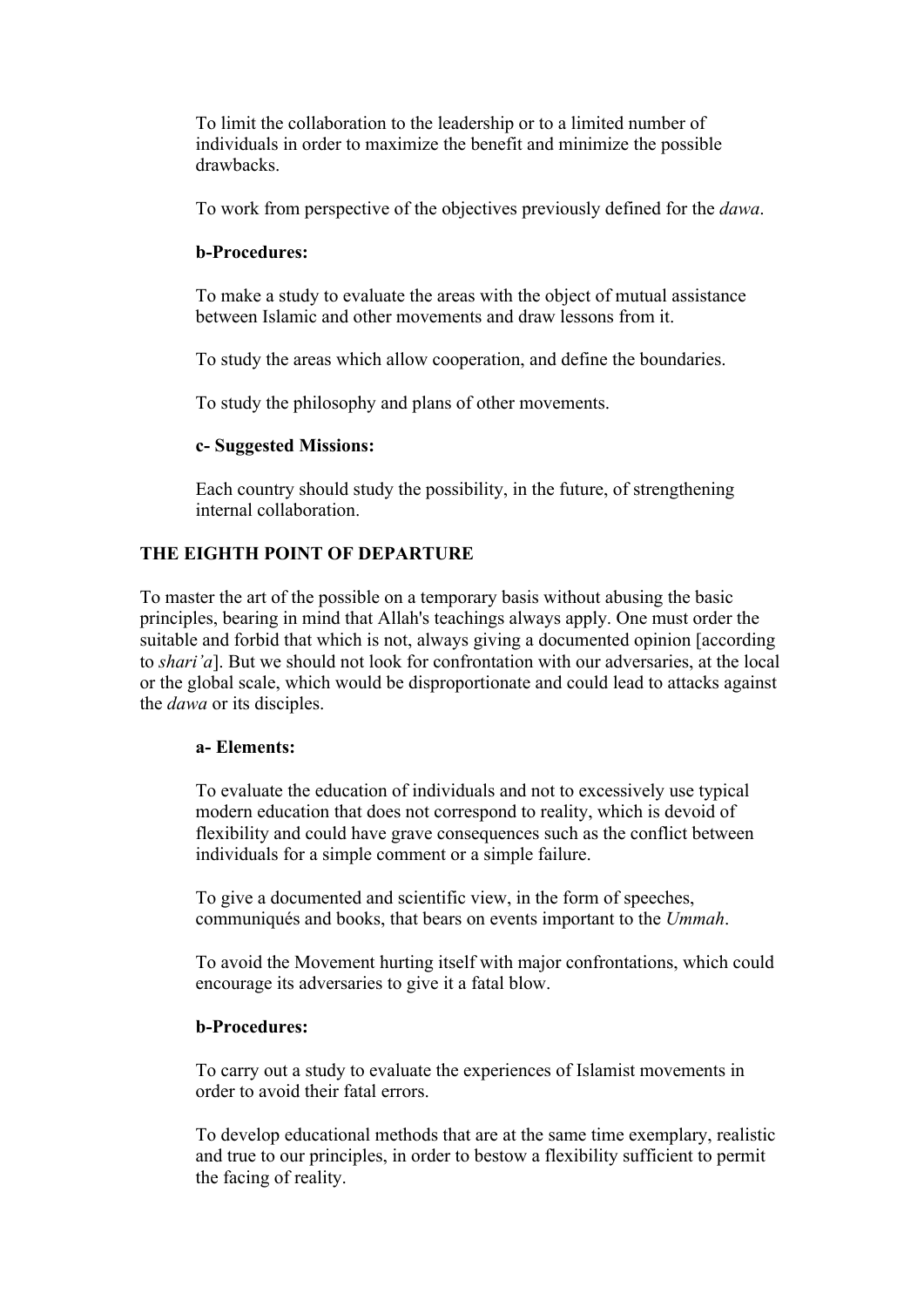#### **c-Suggested Missions:**

To develop initiation programs for the faithful and proceed with sensitivity to the foundation of past experience.

To prepare individuals according to modern educational methods.

#### **THE NINTH POINT OF DEPARTURE**

To construct a permanent force of the Islamic *dawa* and support movements engaged in jihad across the Muslim world, to varying degrees and insofar as possible.

#### **a-Elements:**

To protect the *dawa* with the force necessary to guarantee its security at the local and international levels.

To make contact with all new movements engaged in *jihad*, everywhere on the planet, and with Muslim minorities, and to create links as needed to establish and support collaboration.

To maintain jihad and awakening throughout the *Ummah.*

#### **b-Procedures:**

To form an autonomous security force to protect the *dawa* and its disciples locally and worldwide.

To study movements engaged in *jihad* in the Muslim world, as well as among Muslim minorities, to better understand them.

#### **c-Suggested Missions:**

To build bridges between movements engaged in *jihad* in the Muslim world, and between Muslim minorities, and to support them insofar as possible within a framework of collaboration.

#### **THE TENTH POINT OF DEPARTURE**

To use diverse and varied surveillance systems, in several places, to gather information and adopt a single effective warning system serving the worldwide Islamic movement. In fact, surveillance, policy decisions and effective communications complement each other.

#### **a-Elements:**

To make the policy decisions to collect important and precise information.

To diffuse Islamic policy so that it is largely and efficiently covered by the media.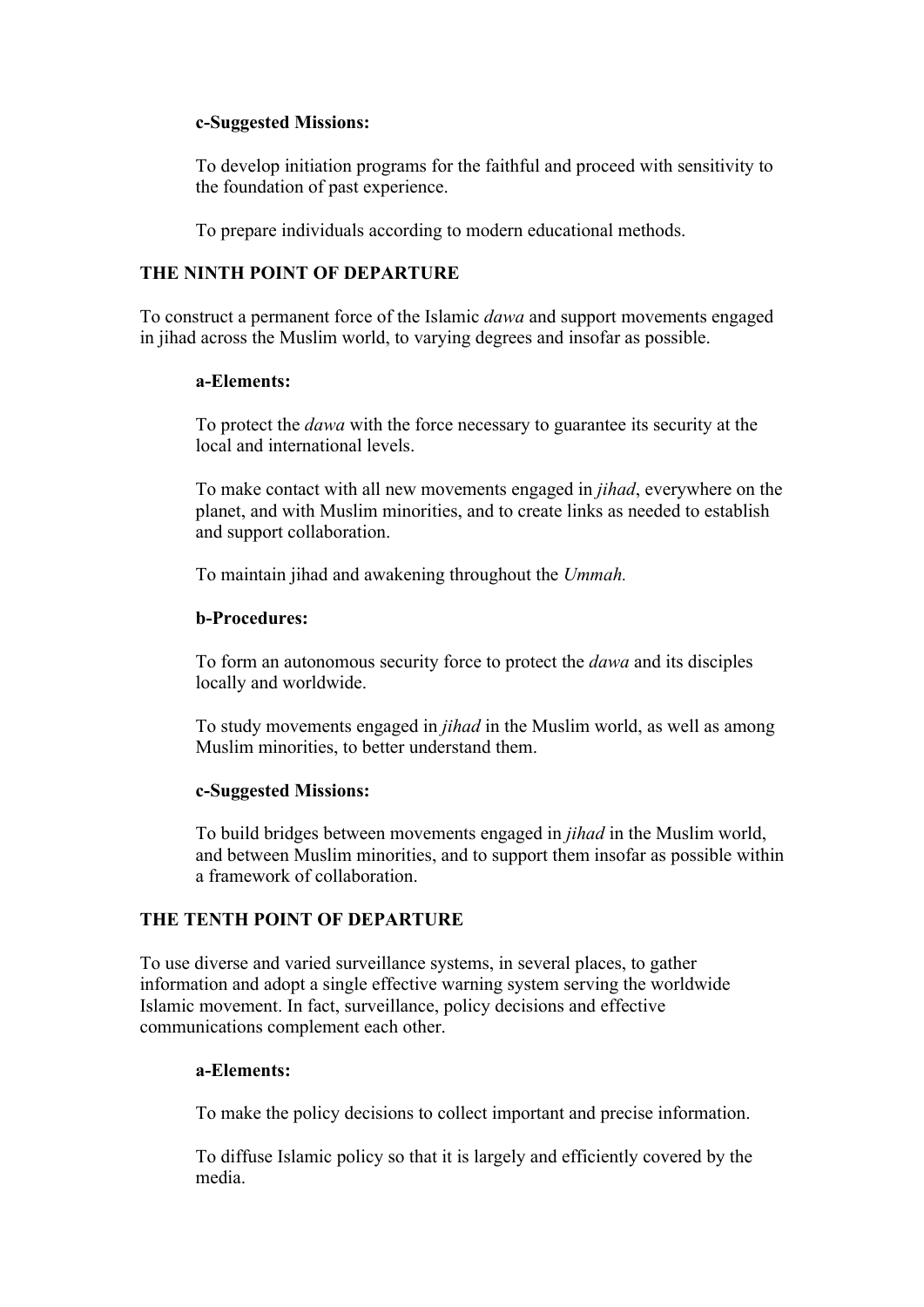#### **b-Procedures:**

To create a modern surveillance system by means of advanced technology (possibly created at the research centers mentioned earlier).

To create an effective and serious media centre.

#### **c- Suggested Missions:**

To warn Muslims of the dangers that threaten them and the international conspiracies directed at them.

To give our views on current events and future issues.

#### **THE ELEVENTH POINT OF DEPARTURE**

To adopt the Palestinian cause as part of a worldwide Islamic plan, with the policy plan and by means of *jihad*, since it acts as the keystone of the renaissance of the Arab world today.

#### **a-Elements:**

To provide an Islamic view on all areas, problems and solutions relative to the Palestinian question, based on the precepts of Islam.

To prepare the community of believers for jihad for the liberation of Palestine. [One can lead the *Ummah* to realize the plans of the Islamic movement above all if victory is ours], if God wills it.

To create a modest nucleus of *jihad* in Palestine, and to nourish it in order to maintain the flame that will light the road toward the liberation of Palestine, and in order that the Palestinian cause will endure until the moment of liberation.

#### **b-Procedures:**

To collect sufficient funds for the perpetuation of *jihad*.

To conduct a study of the situation of Muslims and the enemy in occupied Palestine.

#### **c-Suggested Missions:**

To conduct studies on the Jews, enemies of Muslims, and on the oppression inflicted by these enemies on our brothers in occupied Palestine, in addition to preaching and publications.

To fight against the sentiment of capitulation among the *Ummah*, to refuse defeatist solutions, and to show that conciliation with the Jews will undermine our Movement and its history.